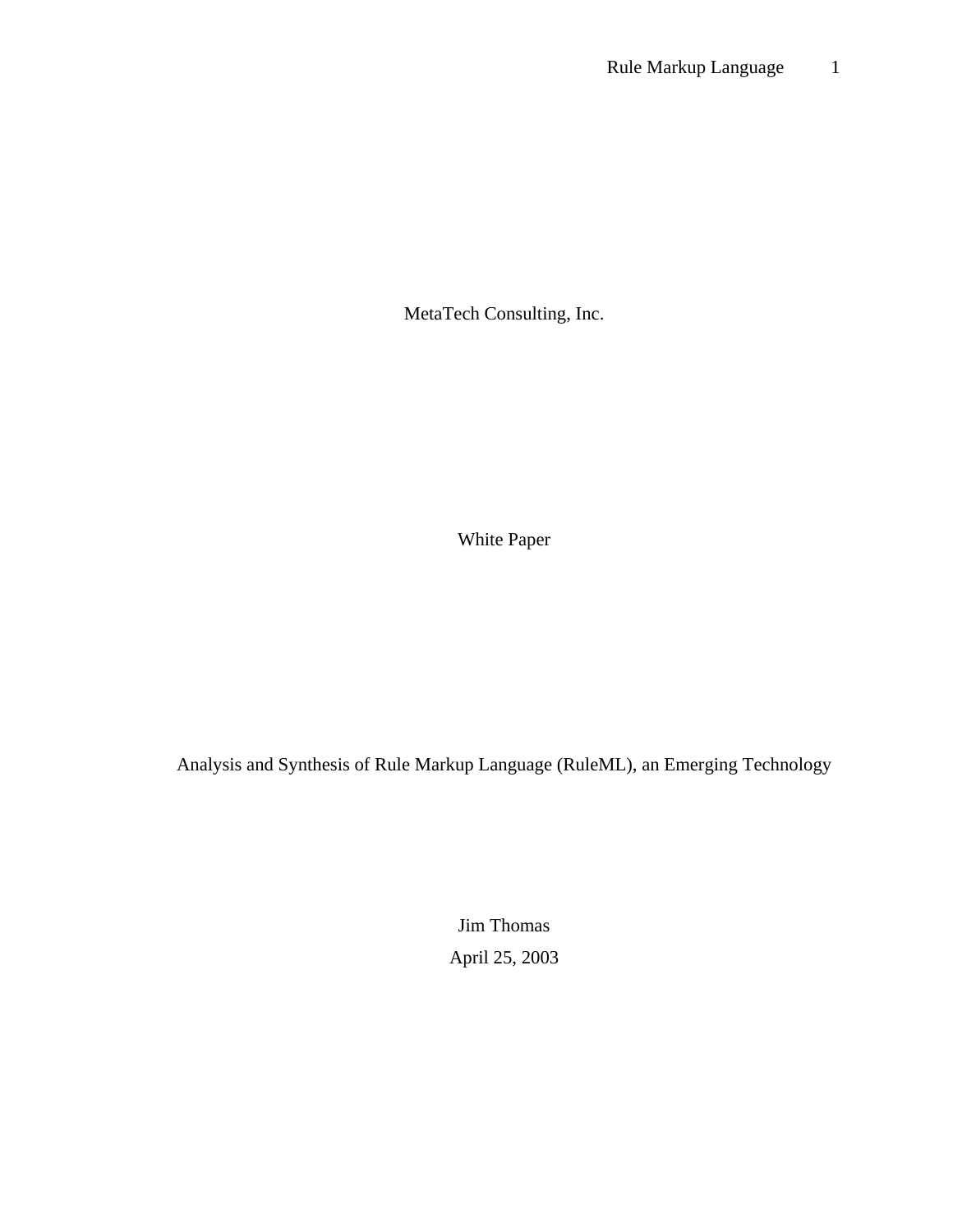# Table of Contents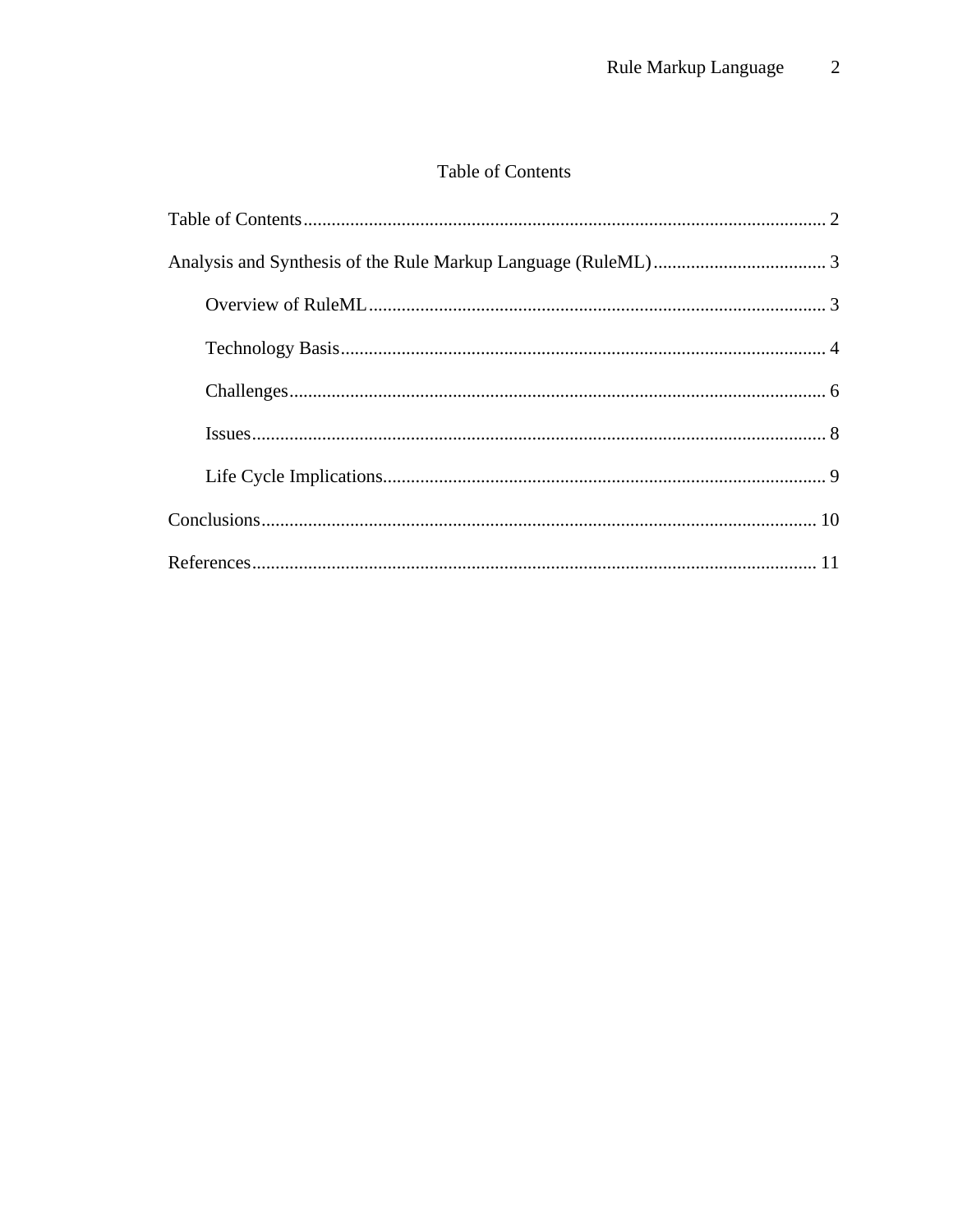Analysis and Synthesis of the Rule Markup Language (RuleML)

The quantity of the content on the World Wide Web (herein referred to as the Web) is vast and continues to increase at an ever increasing rate. Without foreknowledge of where some specific document or data exists, the difficulty of finding it is increasing proportionally to the volume. Increasingly sophisticated search engines aid in efforts to locate data though they are only marginally effective in resolving the relevance of the potential web documents. Additionally, search engines at large only span a portion of the entire web. Industry has continued to grapple with technologies and techniques that will better serve the *Overview of RuleML* 

Organizations realize efficiencies through the employment of a variety of rules. Rules may specify who is to do what, or how something is to be done, or when (e.g. under what conditions) an action is to occur. Policy documents and operations manuals document many of an organization's rules such that they are readily identifiable. Less tangible are an organization's tacit rules – those that are not captured in formal or official documents. It is the experience of this author that it is these tacit rules that allow organizations to succeed in a dynamic, fluid operating environment.

Collectively, explicit and tacit rules constitute an organizational or industry *Rule Knowledge*. In a Business-to-Business (B2B) or Business-to-Customer (B2C) scenario a common interpretation of rules, e.g. shared Rule Knowledge, is crucial though exceedingly difficult to establish. RuleML strives to provide standardized structure and syntax to represent Rule Knowledge (Grosof, 2001). Solutions implementing RuleML will benefit from enhanced interoperability of data and processes and will realize improved efficiency as well as reduced operating costs.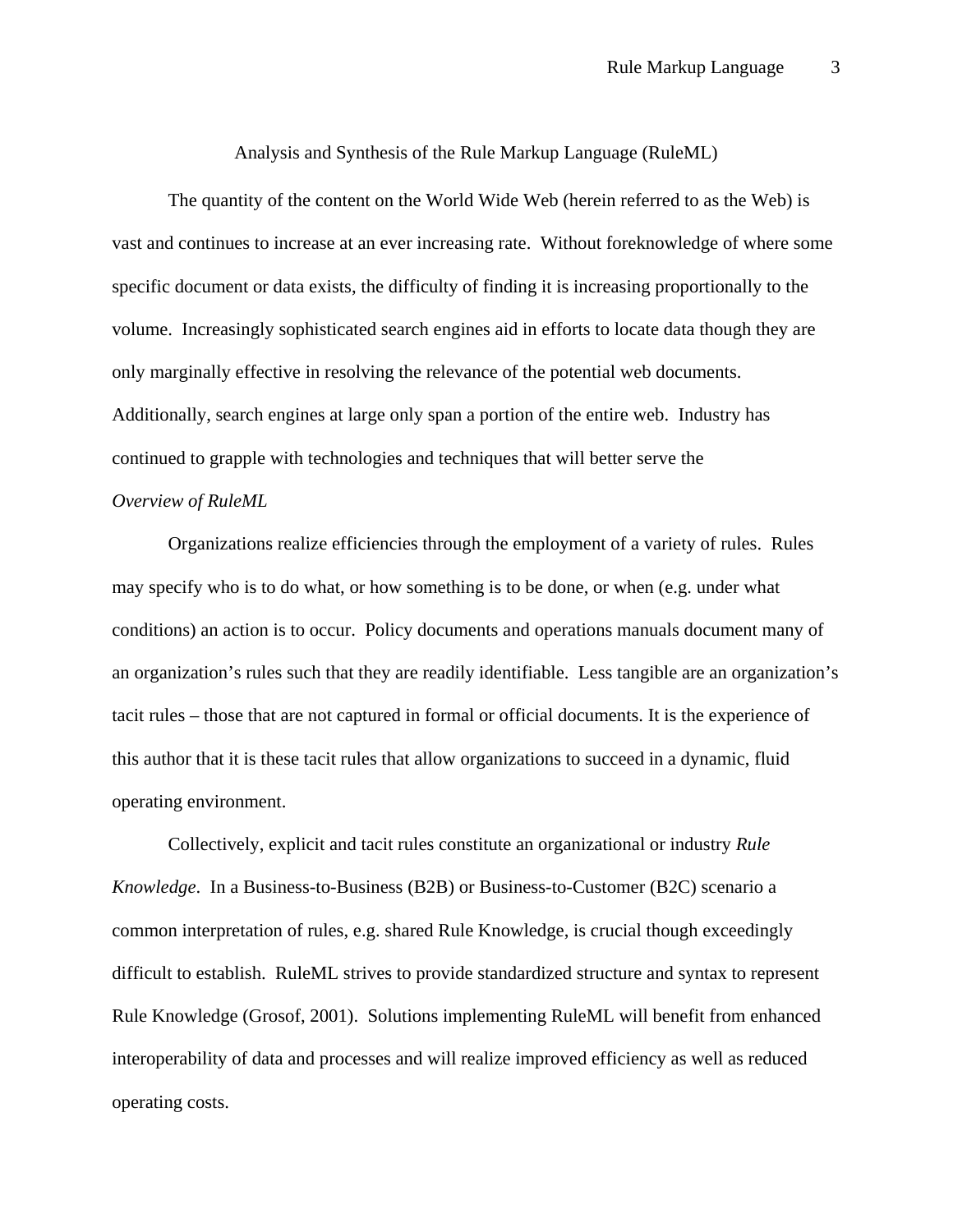### *Technology Basis*

RuleML is not a standalone technology. Rather, it is a technology that, together with other technologies, will contribute to a collective solution – more meaningful and useful data, information, and knowledge shared between interested parties (e.g. people, process, and systems). The following subparagraphs provide a brief discussion of some of the technologies related to RuleML with a description of the nature of the interrelationship.

#### *Symantec Web.*

The World Wide Web Consortium (W3C) is an oversight and guidance body that helps to steer the evolution of the Web. They have recognized an extension of the Web, referred to as the Symantec Web, in which information is given well-defined meaning. As described by Berners-Lee, Hendler, and Lassila (2001), the Symantec Web will bring structure to the meaningful content on the Web, and thus create an environment where sophisticated tasks can be performed by intelligent agents roaming the web on behalf of users. It is not reasonable to expect that every web page document on the Web will be given full meaning. Rather, only those documents related to discrete industries or organizations are of concern here. In many instances it is necessary to include the rules associated with data for it to be considered fully well-defined. RuleML has been identified as a markup language for documenting and communicating those rules within the Symantec Web.

# *Ontologies.*

Also central to the Symantec Web are *Ontological* specification. An ontology provides context, generally in some natural language, for data, information, and knowledge (Gruber, 1993). Just as individual pieces of information require context to have well-defined meaning, so too do rules. For example, a piece of information such as available stocks of *culture media* – the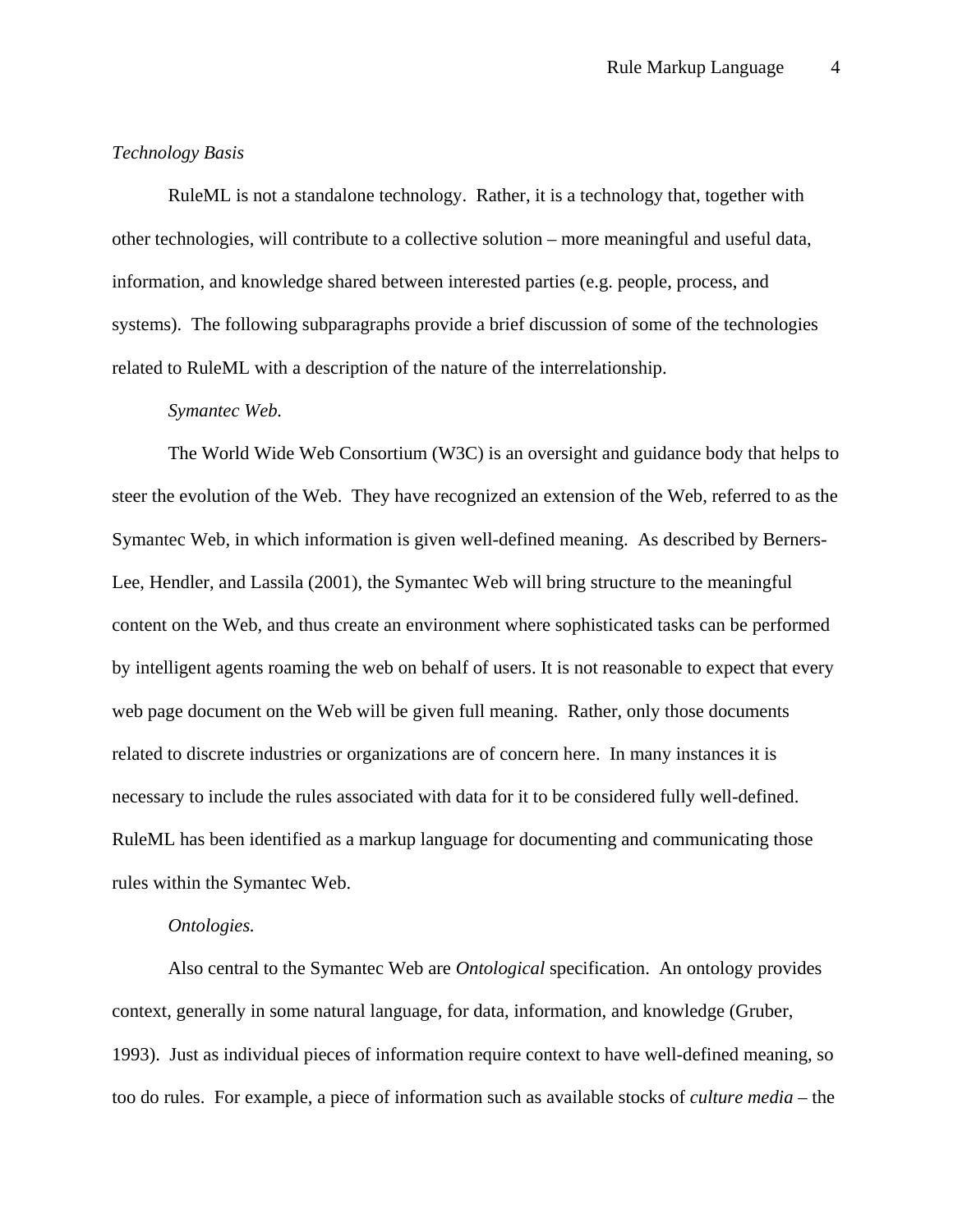substance used in laboratories to grow bacteria – has different relevance if your perspective is from the Center for Disease Control than if you are a member of an international body charged with monitoring of the proliferation of duel-use components associated with weapons of mass destruction development. Individual industries are working to model data, information, and knowledge within their discrete context. Data that exists in more than one context – more than one ontology - may have different rules for each of the ontologies. Therefore, RuleML is dependent on successful development of ontologies within the Symantec Web.

# *eXtensible Markup Language.*

The eXtensible Markup Language, known commonly as *XML*, is Web standard for text publishing. It provides the flexibility for the author to annotate (e.g. markup) the document with user defined tags. As web-based documents are fundamentally text documents, this technology has become core to the Web of today and is an enabling technology of the Symantec Web. Being easily extensible, it has provided the foundation for a remarkable number of other markup languages to include RuleML. XML provides the markup language while RuleML provides tags and unique syntax for rules implementation (Boley, 2001).

#### *Rule classifications.*

The science of rules has a pedigree shared with mathematics and philosophy. While a discussion of its lineage is beyond the scope of this paper, it is worthwhile to mention that rules, theorems, and proofs share a tight association. Businesses of today employ rules from each of these disciplines to accomplish their objectives. Analysts capturing explicit and tacit business rules categorize as follows (Wagner, 2002):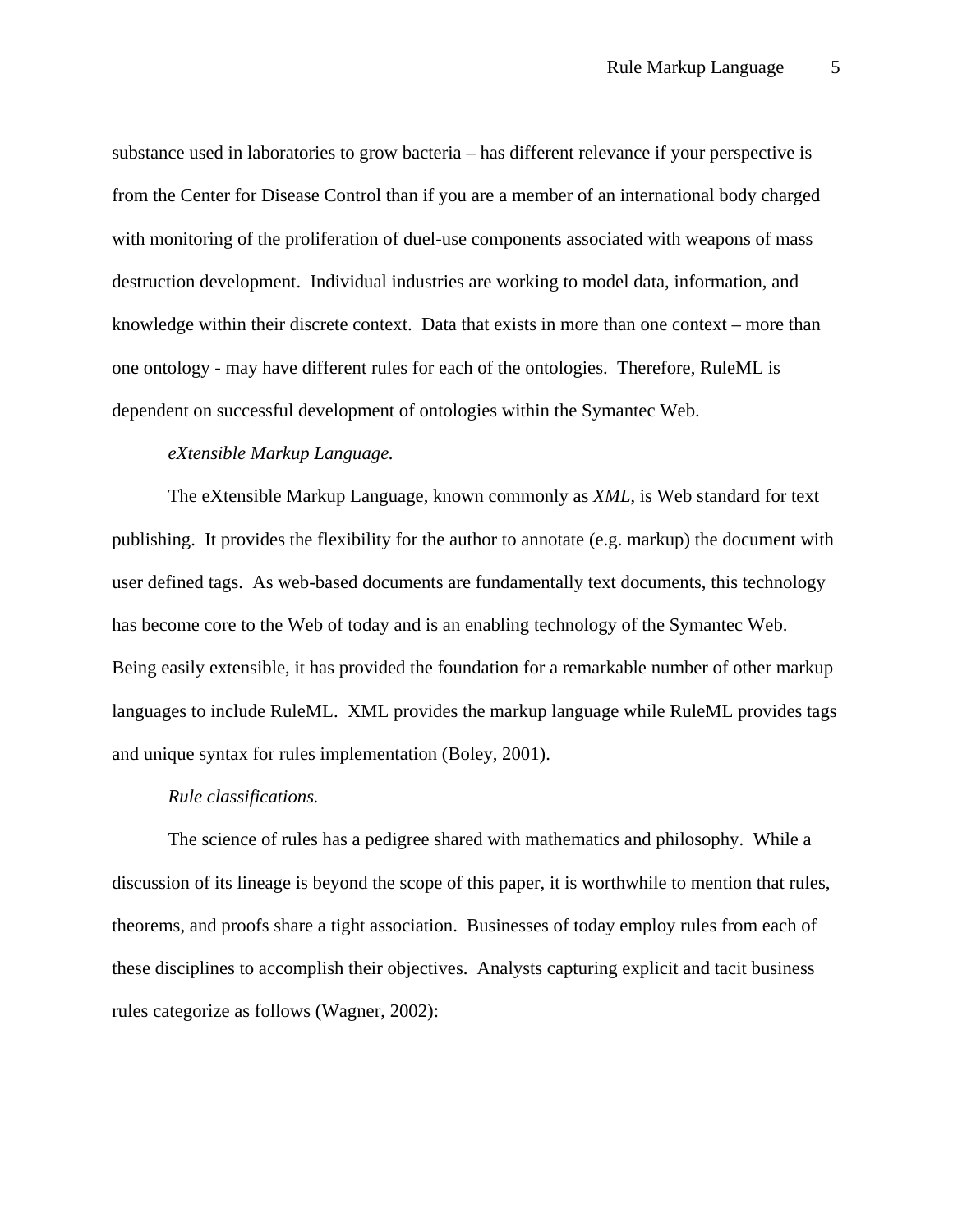- 1. Integrity rules that specify that something must be true for something else to occur. This is typified by the insistence of a back to only approve a withdrawal from an account if there are sufficient funds available.
- 2. Deductive rules that involve inference or mathematical calculations. Again, using the banking analogy, a deductive rule is applied to calculate the interest due on a loan.
- 3. Reactive rules that identify an action that is to be performed in response to an event. This is generally referred to as an *Event-Condition-Action* rule. A readily available banking example of this type of rule is captured in the scenario when a check is submitted for payment against an account with insufficient funds. In this scenario, the event is the submission of the check for payment. The condition is the insufficient funds status. The action may be the awarding of a penalty fee against the account and an issuance of a letter to the account holder.
- 4. Deontic assignment rules that specify powers, rights, and duties of system actors. One need not overextend the banking analogy to draw an example for this rule type. A banking institution may limit the right to approve unsecured loans to senior loan managers while allowing secured loans to be approved by all loan managers.

Though RuleML is expected to be able to represent all of the aforementioned rule types, the current implementation engines support only reactive rules.

### *Challenges*

No technology evolved in the absence of challenges. With new technologies, the challenges that readily come to mind deal with the immaturity of the dependent technologies and the inability of the stakeholders to generate sufficient interest to obtain funds necessary to further their cause. There are, however, other types of challenges that place RuleML at risk. They are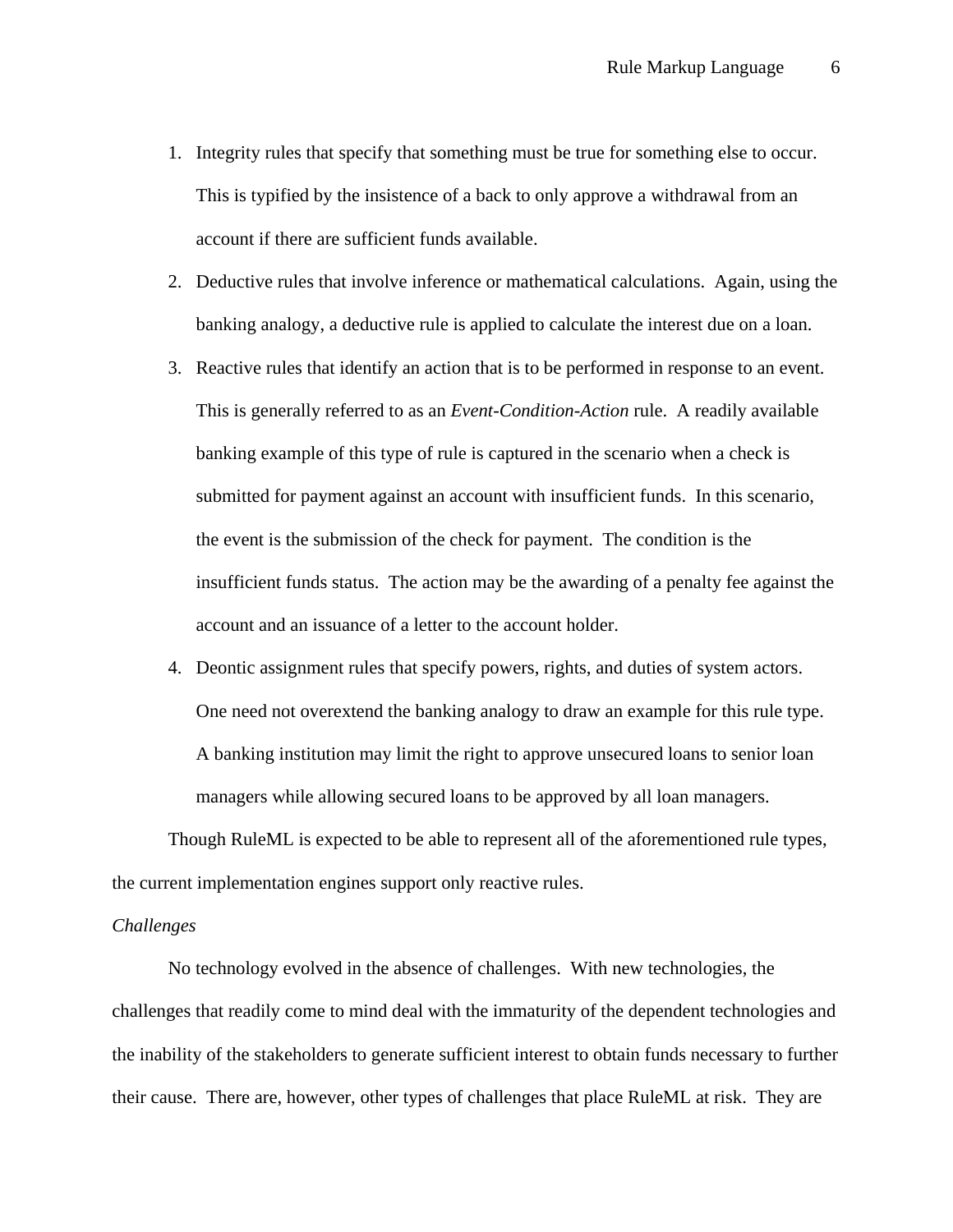a) knowledge capture, and b) decentralized stakeholders. A discussion of these challenges follows.

### *Knowledge capture.*

As mentioned earlier, business within industries and organizations alike is accomplished by following explicit and tacit rules. Where rules are well documented, they may be readily translated to RuleML. The tacit rules, those that may exist wholly within the minds of the personnel (either consciously or unconsciously) are every bit as important though dramatically more difficult to chronicle. Even when those possessing the rules are willing to impart such knowledge, it requires painstaking effort by the business analyst to discover the rules. It is far more difficulty to capture those rules when the knowledge source is unwilling to share. Many of the *grey beards* within organizations view their knowledge as power and are unwilling to share it, possibly feeling threatened that it may be used to make their positions obsolete.

# *Decentralized stakeholders.*

The wider the scope of standards, the greater the value they bring. The W3C and other bodies strive to identify standards with international application, thereby providing the greatest utility and value. The greater the scope of a standard, the greater the difficulty in gaining necessary consensus in ratifying it. This same trend holds equally true for definition of ontologies and rules. Industries are driven to collaborate on defining functional ontologies and rule sets to increase their operating efficiency and ability to effectively communicate with their peers and partners. As industries span national borders, each representing unique interests, the decentralized nature of the effort is accentuated through protracted negotiations on the subject.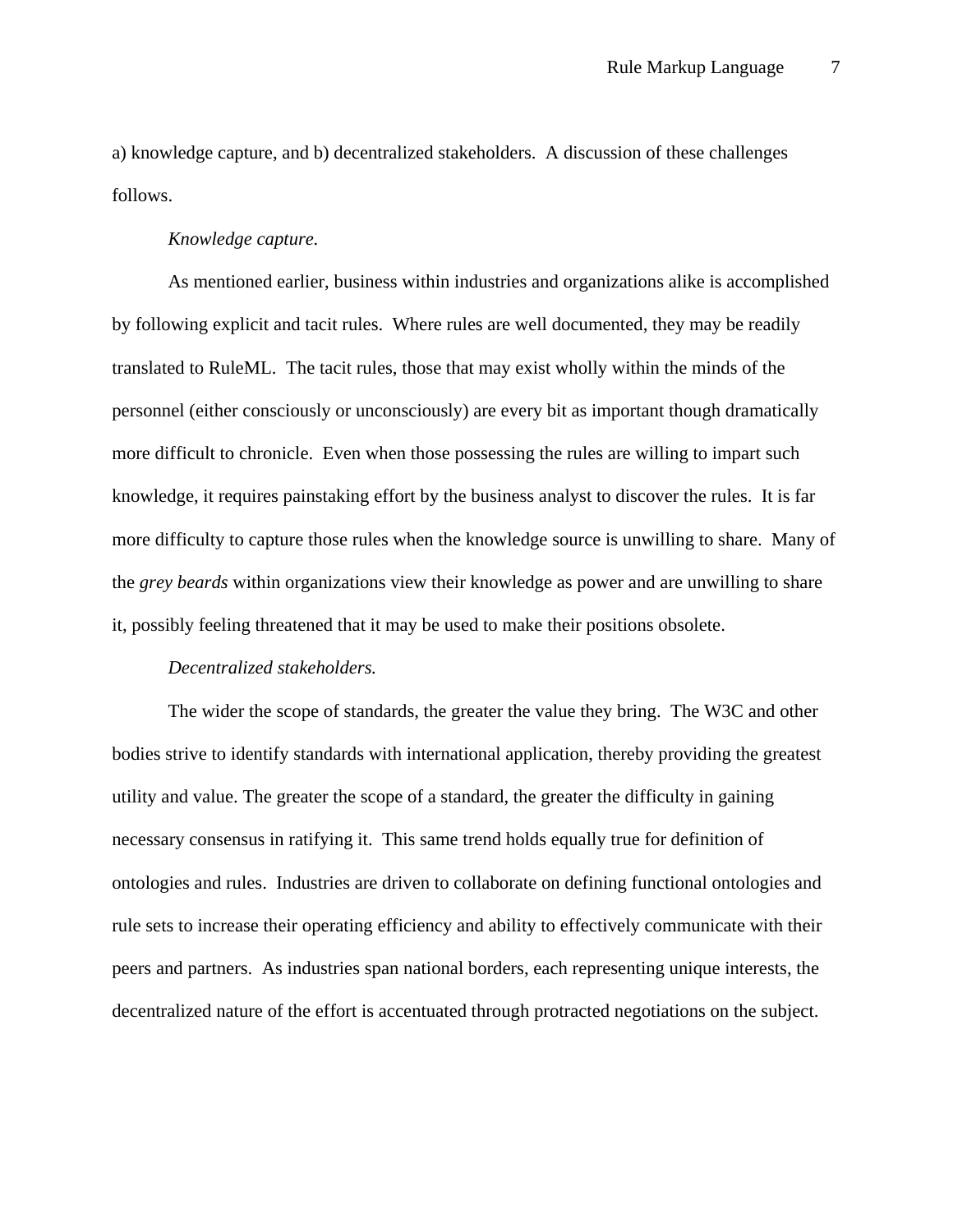#### *Issues*

The issues or implications of RuleML touched on in the preceding discussions were couched in only the narrow context of organizations or industries. The implications, however, have the potential to extend to the entire web-enable community – all who use the internet. A discussion of the social, cultural, and political implications of RuleML follows.

### *Social.*

From the inception of the internet, particularly from the realization of the internet, the quantity of data and information available through the technologies has continued to balloon. While some may be naïve enough to think their queries are spanning the breadth of the entire internet, even the most robust search engines access more than a significant minority of the total available content when prosecuting a query. Even if the tools were fully capable of exploiting the full content of the Web, the users would be unable to discern the data contained in their query results that are the best for their needs. The Symantec Web, with RuleML as an enabler, has the potential to rescue the users from a sea of data and allow them to function on islands of knowledge – the reduced subsets of data and information formed into actionable, relevant knowledge. Technologies hope to elevate the user community further up the information supply chain to the point that the Web provides *wisdom* beyond knowledge. The Symantec Web is a necessary step along that journey.

# *Cultural.*

Discussions of culture frequently entail a treatment of trust. The Web influences each individual user differently, in part, to their perception of trust in its content. As RuleML and the Symantec Web mature, the quality of the data, information, and knowledge it makes available should improve in quality.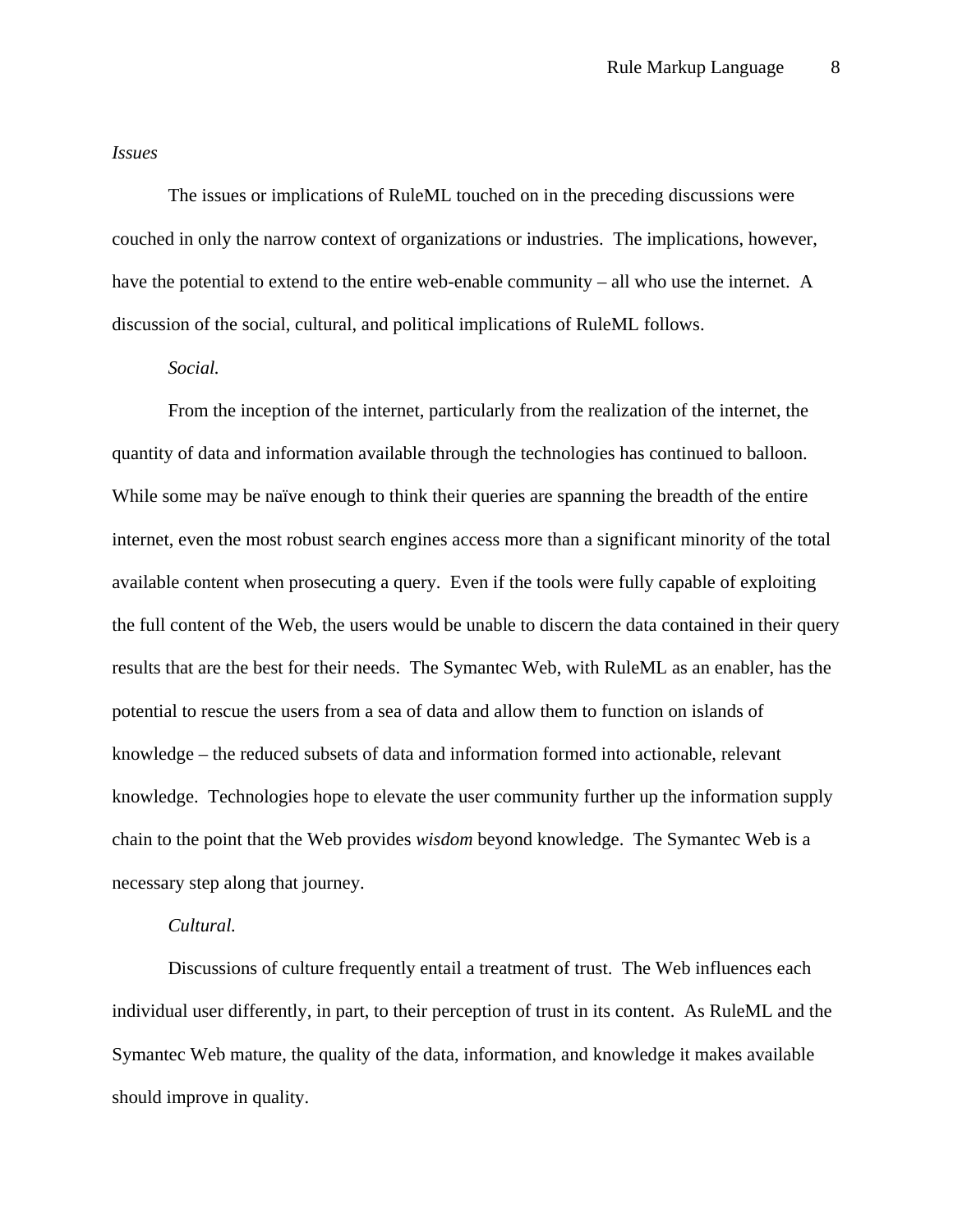# *Political.*

As with all other Web technologies under the governance of the W3C, the evolution of RuleML is being steered by an international consortium, not a single business or even industry. Participation in activities related to the technology is open to any individual or organization with a vested interest. Through defined processed sponsored by the W3C, such as the *Request for Comments* process that allows any individual to submit comments and comment on submissions from others, unbiased evolution of the standards and technology is supported.

# *Life Cycle Implications*

As an open-systems technology, RuleML belongs to the internet community rather than any one vendor or technology integrator. Though open-systems technology and standards generally provide greater value to the industry participants, they require a high level rigor throughout their life cycle to ensure continued community support. This rigor manifests itself in costs that must be shared by the interested community partners. RuleML is today an immature technology. However, with its inclusion as an enabling technology for the Symantec Web, substantial public and private interests have begun bringing to bear their skills, resources, and clout to accelerate its evolution. Industry has committed continuing investment of significant capital to ensure this technology continues to mature in synchronization with the other related technologies.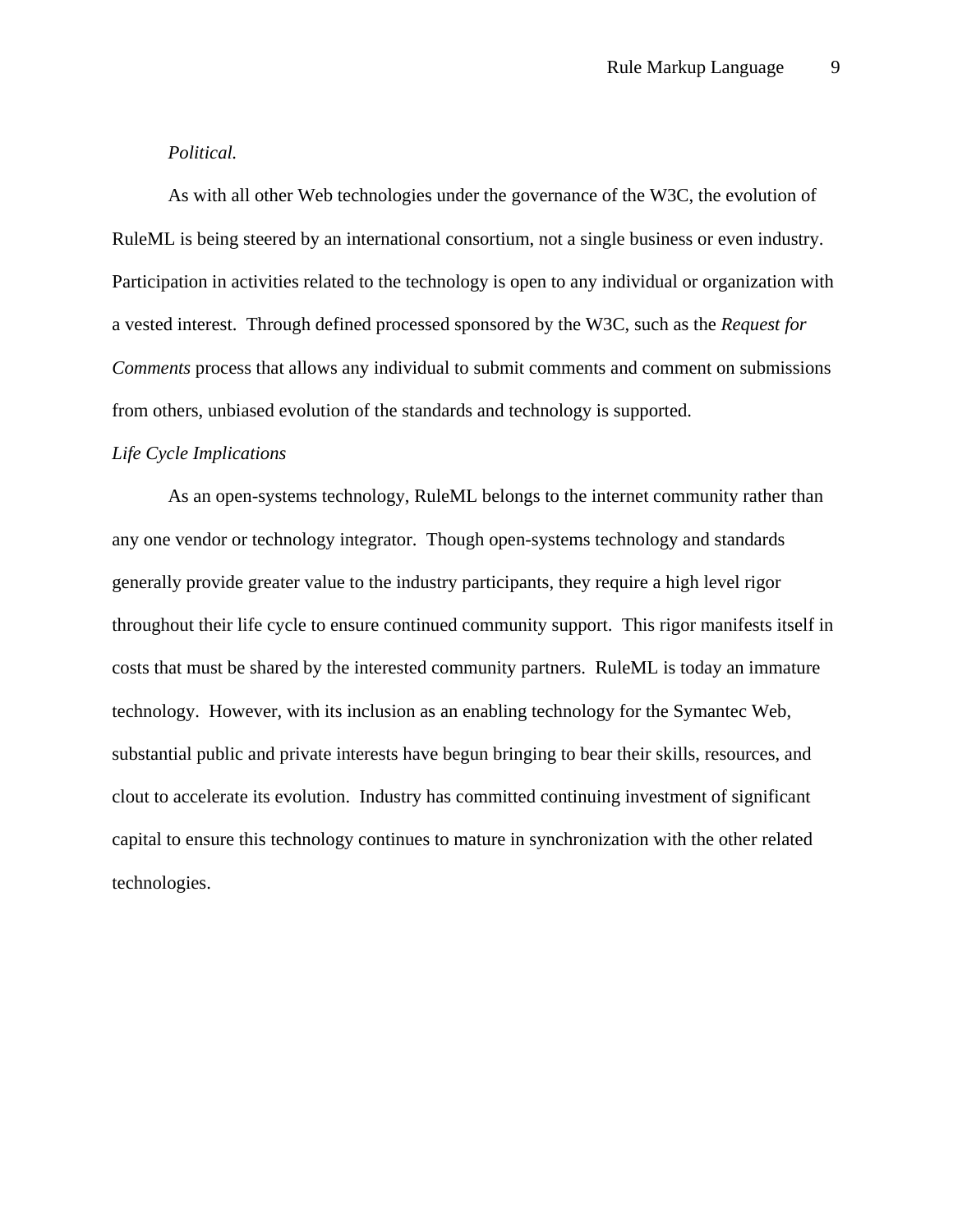# **Conclusions**

RuleML is an emerging technology with the potential of significantly influencing the way the internet community accesses and applies the vast quantities data, information, and knowledge contained in *cyber* space. Through continued investment by industry, the XML-based technology can represent the rules of business to aid in realizing the Symantec Web. The variety of tools employing the technology and standards of RuleML will continue to grow particularly in the industries seeking to maximize B2B and B2C capabilities.

In this paper, the author has explored a broad range of factors related to RuleML. The emerging technology was discussed in context in which it is evolving. Peer reviewed literature, together with technical papers authored by those instrumental in defining the technology, were surveyed to support the analysis and a select few were cited to substantiate assertions.